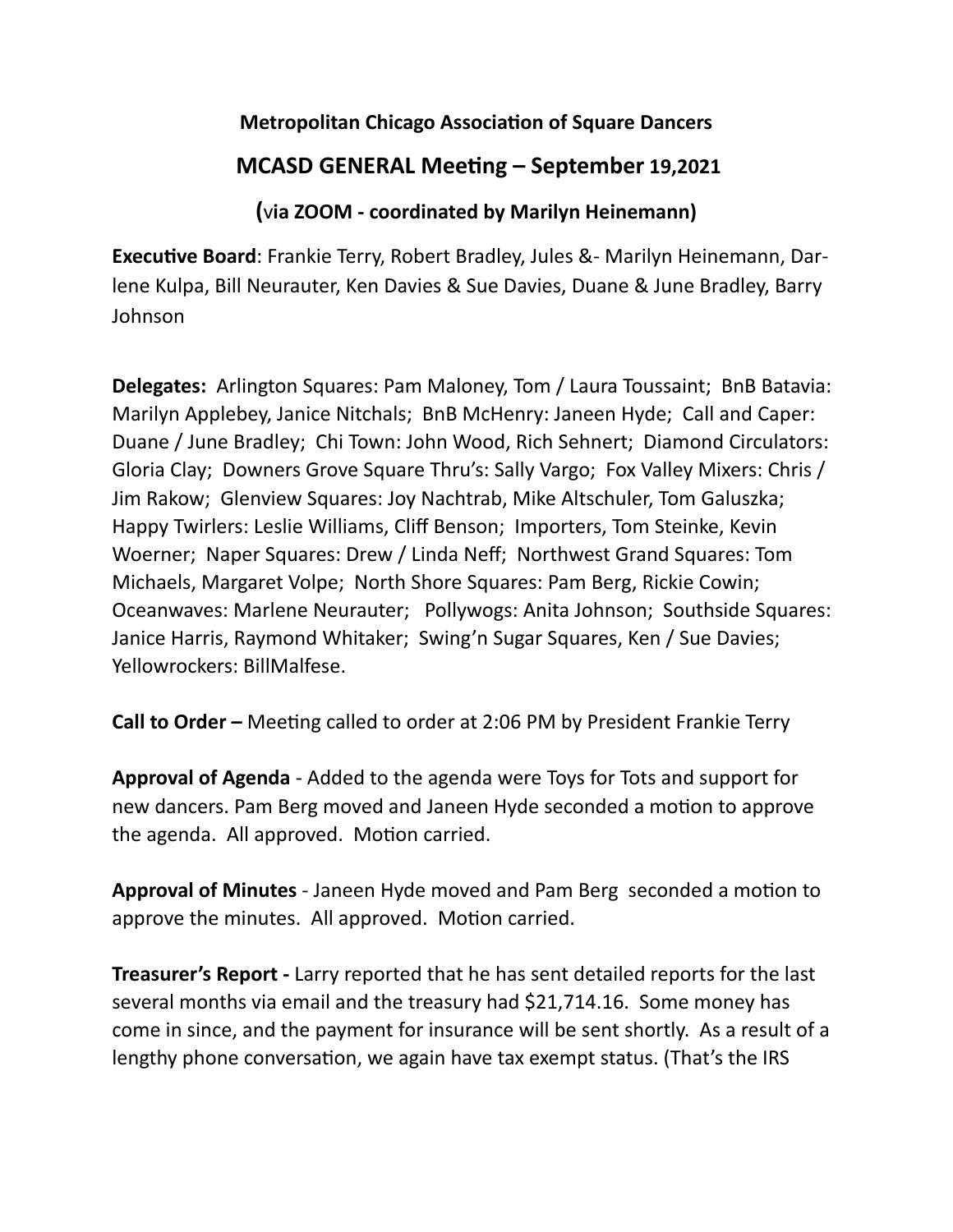Form 990). An auditing committee has yet to be named, but the Budget committee consists of Christine Steffy, Jules Heinemann, and Larry Campbell.

**President's Report –** Frankie reported that at this time, although Trinity in Roselle is open, no outsiders are yet allowed access. Frankie reminded us that the Executive Board voted to hold its meetings via ZOOM until further notice. It was also noted that there will be no MCASD sponsored student dances until at least 2022. Also, it is NOT up to MCASD to mandate restrictions/requirements across the board; those decisions are up to the individual clubs.

**Vice President** No report - except that there will be no MCASD New Dancer Dance.

**Secretary** – All clubs were represented. Marilyn invited all to join the Executive Board. We need your input.

**Insurance** – Bill Neurauter has sent information to all clubs via email. Bill also asked the clubs to please respond with insurance and membership forms in a more timely fashion in the future.

**SCISDA** - Ken Davies reminded us that venues are very hesitant to book farther out than one month due to staff problems.

**Publicity/Marketing -** Pam Berg announced that there is a serious need for people to volunteer for her committee. When clubs have INRO dances they should inform Pam as well as Square dance Chicago.

**Friendship Award -** Rules for the Friendship Award are the same as always.

**Unfinished Business -** None

**New Business -** Toys for Tots should be handled individually by club. There was **much** discussion re MCASD sponsored New Dancer Dances. Joy, Pam , and Pam will attend the next Ex. Bd. Mtg. There was also **much** discussion re venues available. Many clubs are currently holding dances successfully.